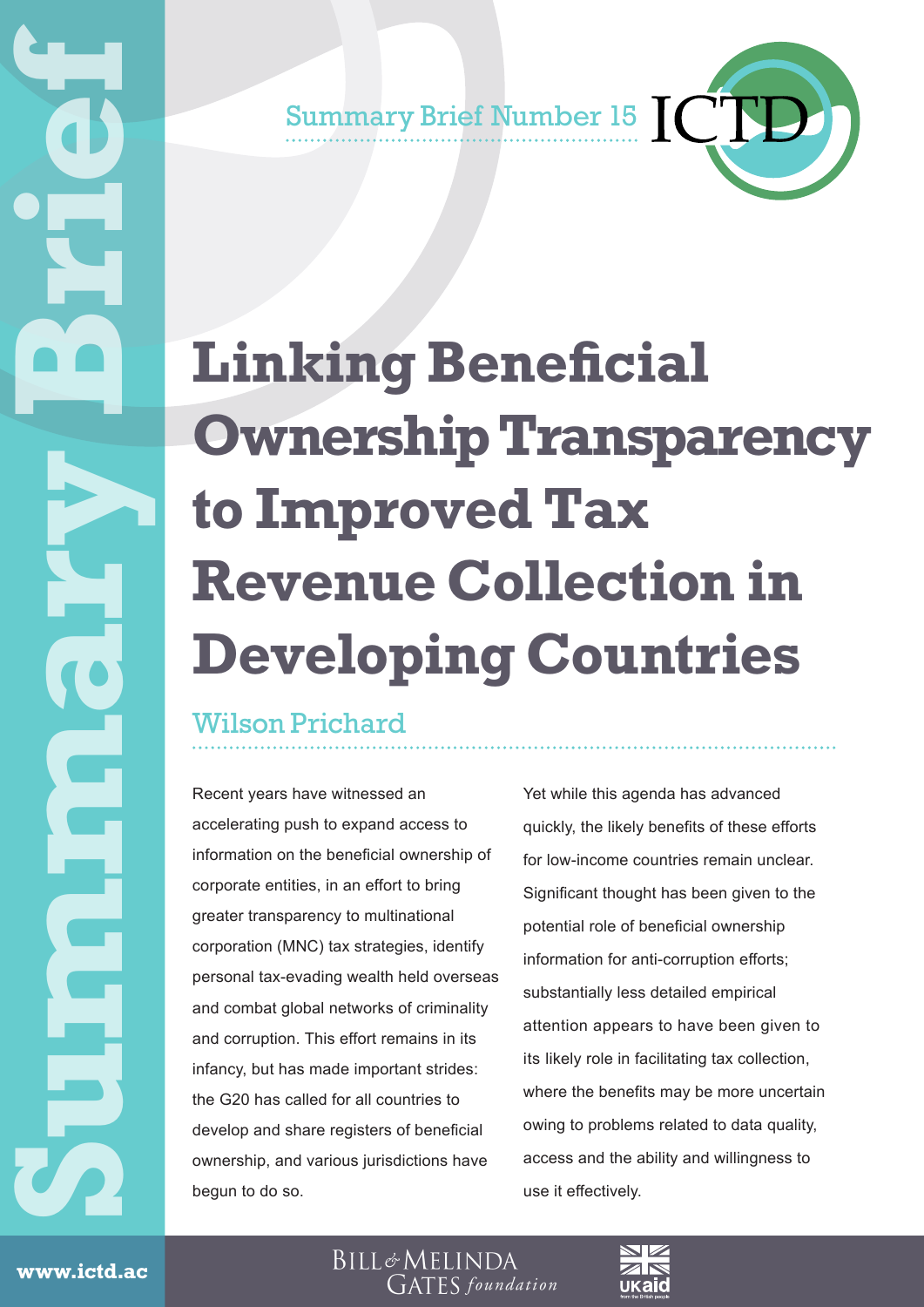This brief thus begins to explore a critical question for governments and civil society:

**To what extent are current efforts to expand access to information on beneficial ownership likely, in practice, to enhance the ability of low-income countries to increase tax collection?** 

In the absence of significant empirical evidence there is a risk of answers being driven by a combination of gut instinct, professional association and ideology. This brief correspondingly seeks to identify the technical and political pre-requisites of improved outcomes, and to point toward the specific empirical questions that may guide conclusions and future action. Doing so is of significant consequence: it aims to inform the extent to which low-income countries – and their supporters – should (or should not) invest priority resources in supporting and advancing these efforts, and related initiatives around Automatic Exchange of Information (AEOI) and Base Erosion and Profit Shifting (BEPS). For some, asking this question may appear to risk undermining the impressive momentum of recent years around global reform. However, not to ask amounts to pouring scarce development resources into an uncertain enterprise for which we have strikingly limited existing evidence and, indeed, there is a mounting sense that low-income countries themselves are beginning to ask these questions.<sup>1</sup>

**CCT**o what extent are current efforts to expand access to information on beneficial ownership likely, in practice, to enhance the ability of low-income countries to increase tax collection?

In theory the links between expanded information on beneficial ownership and improved tax collection are straightforward, and compelling. Personal wealth held abroad is frequently disguised from tax authorities by hiding the beneficial owner(s) of that wealth behind shell corporations. Beneficial ownership transparency is explicitly designed to attack this secrecy, and is intertwined with AEOI: beneficial ownership information will only be useful to developing country tax authorities if it is shared by the countries hosting wealth held abroad, while AEOI can only function effectively if beneficial owners of wealth can be identified.

Meanwhile, corporate actors may exploit a lack of transparency around beneficial ownership in order to illicitly reduce their tax liabilities. These strategies turn on creating the appearance that a transaction is occurring between two unrelated parties, when they are, in fact, controlled by the same beneficial owner. "Round tripping"

<sup>1</sup>This was a central point of discussion at the side event titled "Base Erosion and Profit Shifting in Africa: Status Quo and Challenges" at the First Global Conference of the Platform for Collaboration on Tax, February 15, 2018, United Nations, New York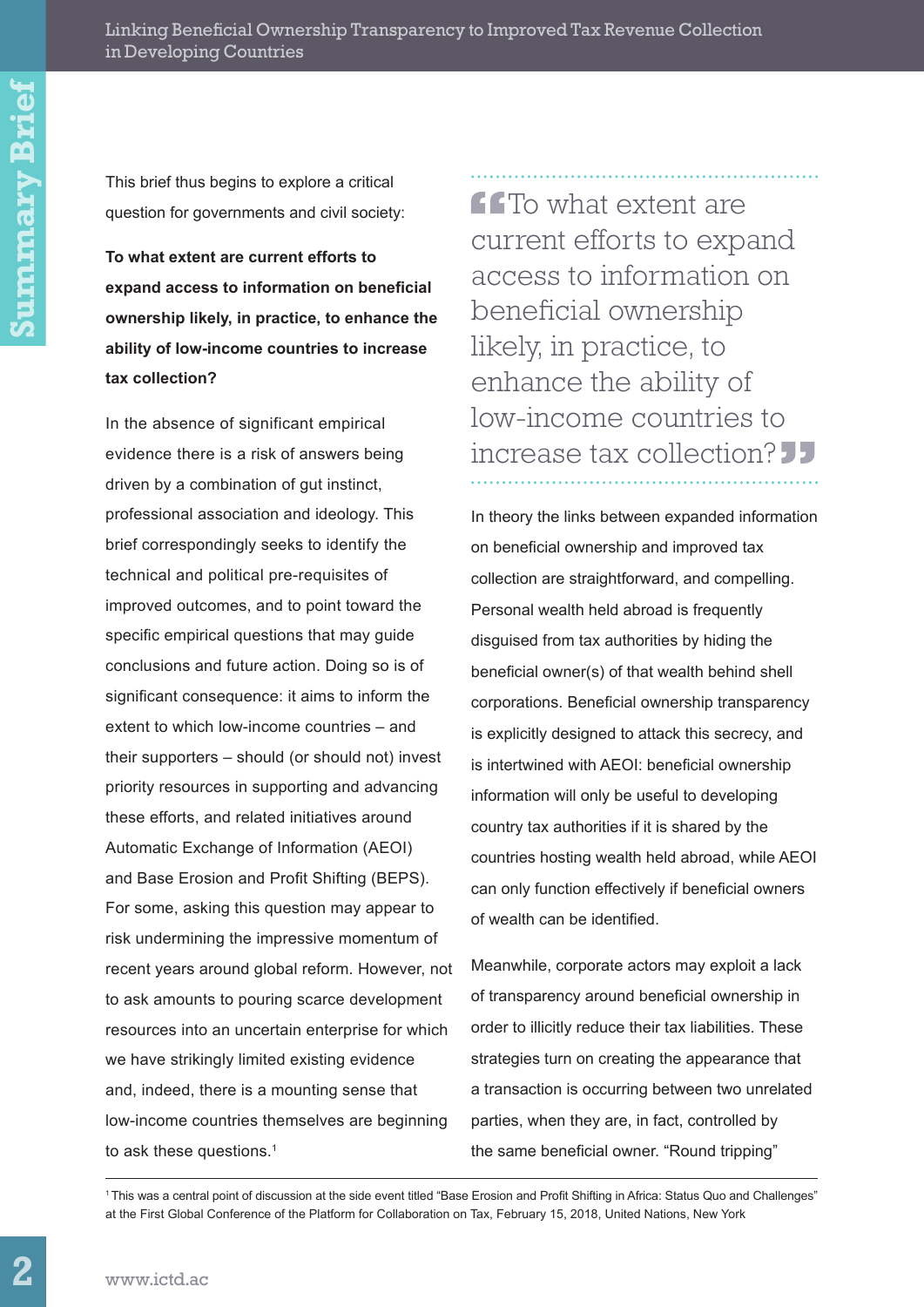involves an investor seeking to take advantage of investment incentives reserved for foreign investors by making investments via a foreign shell corporation, for which beneficial ownership is obscured. In similar fashion, a local firm might be "sold" to a purportedly foreign investor in order to trigger new tax incentives. Alternatively, two firms owned by the same beneficial owner may wish to obscure their common ownership, in order to avoid the scrutiny of transactions between them for tax avoidance or evasion. In all cases, beneficial ownership information would reveal these transactions as fraudulent and allow more effective tax enforcement.

But while the potential role of beneficial ownership transparency in strengthening tax collection is clear, there is uncertainty about whether these gains are likely to be realised in practice by low-income countries. These countries may struggle both to access and deploy newly collected information, while the costs of participating, both financially and in terms of scarce human resources, may be substantial. This note suggests that, in charting a path forward, low-income countries and their supporters should ask three progressive questions:

- 1. Is beneficial ownership information effectively collected and shared?
- 2. Are tax administrations able and willing to use that information effectively?
- 3. And, if those 'links in the chain' do not hold, what are the alternatives?

**f f**While the potential role of beneficial ownership transparency in strengthening tax collection is clear, there is uncertainty about whether these gains are likely to be realised in practice by low-income countries.<sup>JJ</sup>

In each case the answers remain unclear. The goal is thus not simply to identify the relevant questions, but to begin to identify the empirical evidence needed to answer them more meaningfully.

### **Is Beneficial Ownership Information Effectively Collected and Shared?**

In order for the push to improve collection of benefical ownership information to generate significant improvements in tax collection, that information needs to be relatively complete and of high quality, and needs to be available to the tax administrations of low-income countries. However, achievement of these requirements remains uncertain, despite progress.

**The first risk is that the information contained in national registries of beneficial ownership will not be of sufficient quality.** If the registry information is not entirely accurate and verified it may, for example, remain possible for the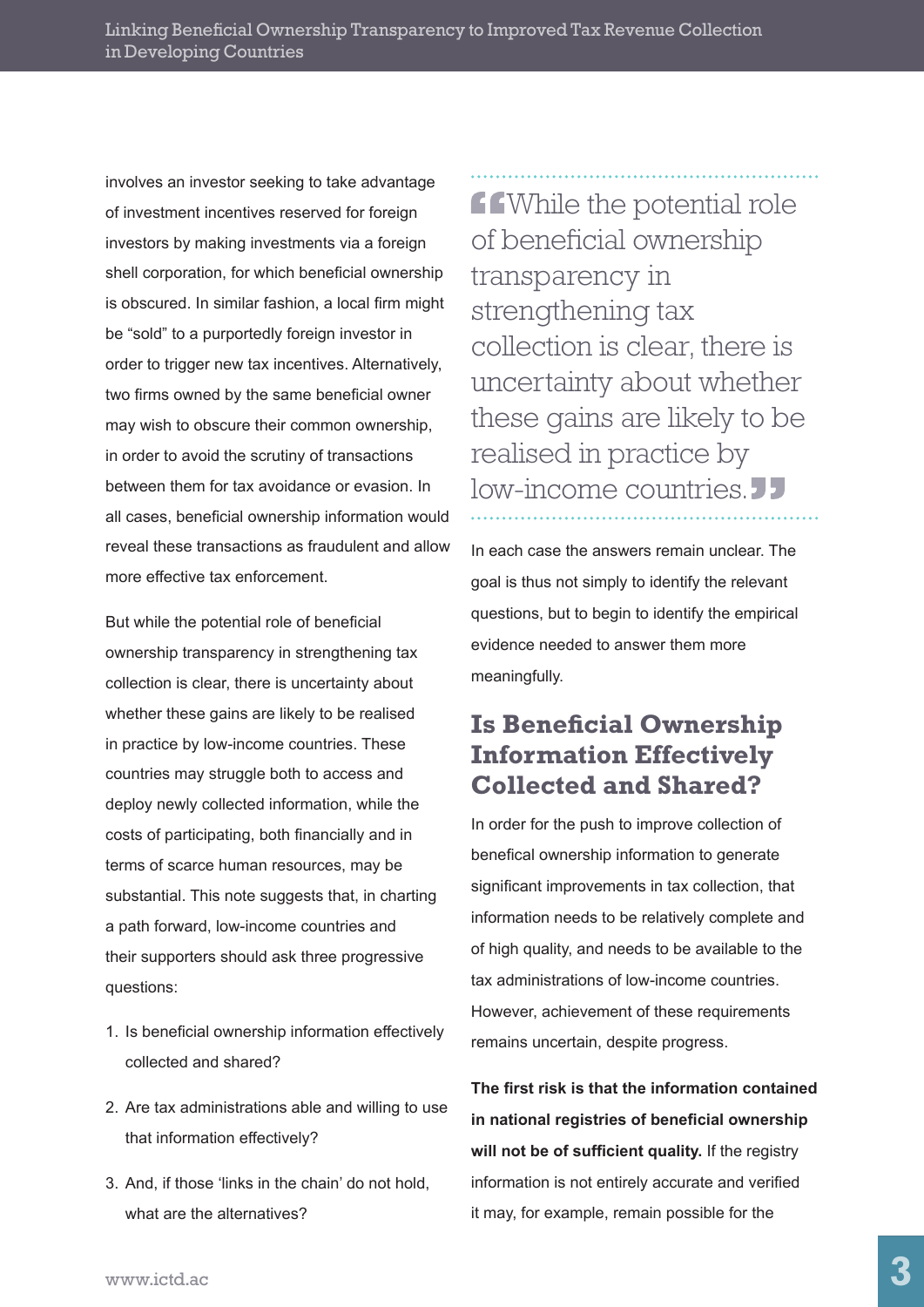true beneficial owners of corporate entities to remain disguised, despite the appearance of transparency. In theory, an imperfect registry could nonetheless deter significant secrecy and abuse, owing to the heightened risk and difficulty of setting up such arrangements. However, it is equally possible that an imperfect registry may achieve very little if those committed to avoiding it find it relatively easy to do so. This points toward two related empirical questions for ongoing research:

- 1. How complete and accurate are emerging registers of beneficial ownership?
- 2. Insofar as registries are imperfect, are they nonetheless effective enough to discourage the use of shell companies for tax purposes?

**The second risk is that even if most countries develop high quality registers of beneficial ownership, a relatively small number of non-compliant jurisdictions could undermine any aggregate impact by offering an easy alternative for those seeking secrecy.** A particularly prominent risk in this respect is that the U.S. State of Delaware may continue to offer a relatively easy setting in which to register anonymous corporations. Even if it were to pursue reform, other jurisdictions may take its place: the larger the number of jurisdictions that increase transparency, the larger the potential benefits to those that do not.<sup>2</sup> While funds appears less likely to flow through shell companies registered in less stable financial centers, it is nonetheless

worth noting that many such developing countries may struggle to assemble accurate information on beneficial ownership even where they are committed to doing so. Given the incentives for some jurisdictions to resist calls for beneficial ownership transparency, existing efforts may need to be accompanied by special measures to deal with firms registered in non-compliant jurisdictions – or pressure to bring those non-compliant jurisdictions on board. Both, however, may prove challenging if the United States remains a prominent non-complier. This points toward three interconnected empirical questions:

- 1. Are all major jurisdictions participating in – and successful at implementing – the expanded collection and sharing of beneficial ownership information?
- 2. Insofar as there are non-participating jurisdictions (de jure or de facto), are there effective mechanisms in place to discourage their use for tax avoidance or evasion?
- 3. Insofar as there are non-participating jurisdictions, is there evidence of significant registration of shell companies in those jurisdictions for likely purposes of tax avoidance or evasion?

**Finally, even if data collected is of a relatively high quality, and there is broad global participation, it will only be of significant value to lower-income countries if that data is shared freely, and in a timely manner.** 

2 Elsayyad, May and Konrad, Kai. 2012. Fighting Multiple Tax Havens. *Journal of International Economics*. 86(2): 295-305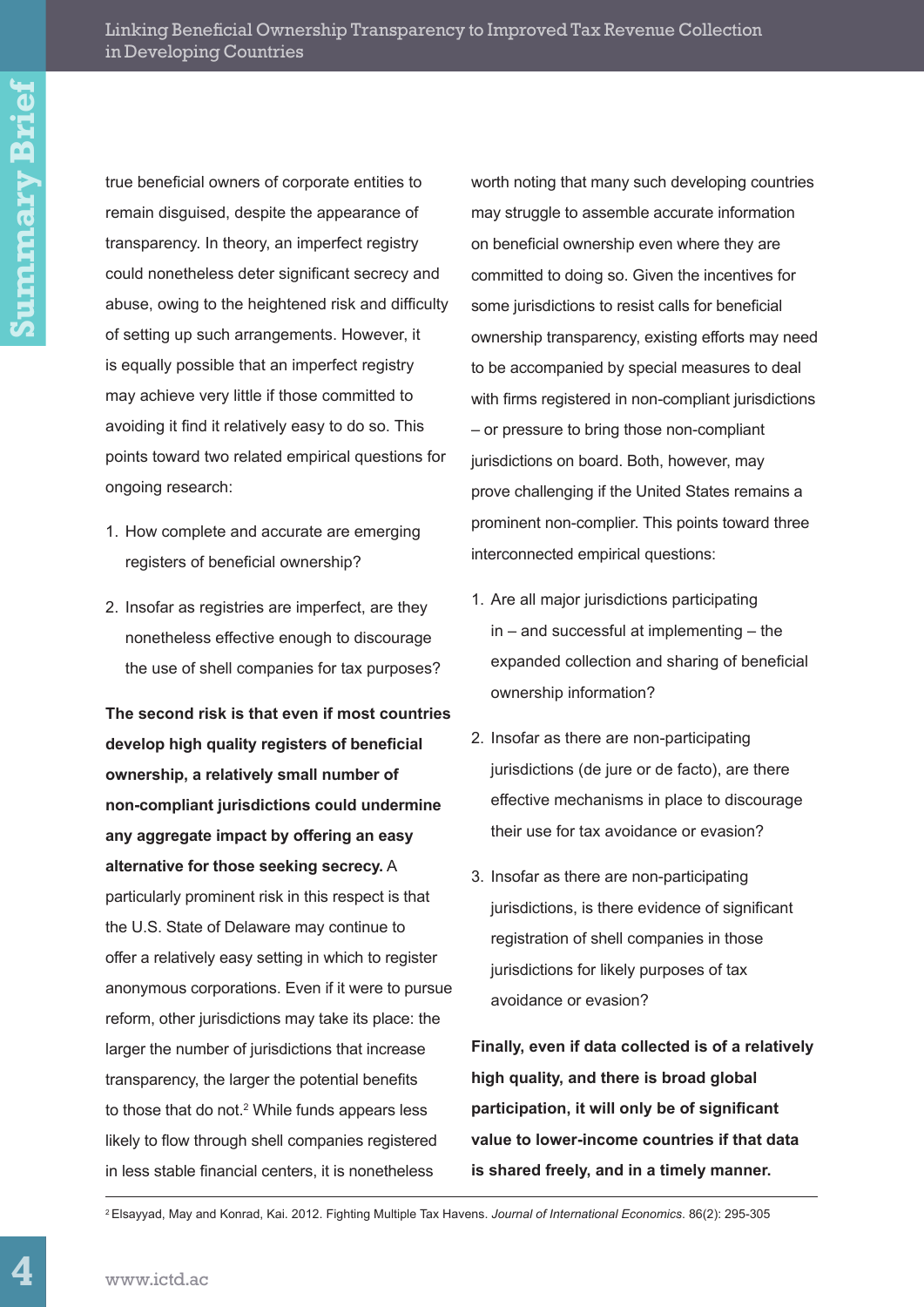Whether this will be the case remains unclear. but there are certainly grounds for concern. There is mounting worry that many developing countries will not immediately be able to meet the minimum standards for participating in the OECD agreement on Automatic Exchange of Information – while wealthier countries have informally made clear that they would be reluctant to share significant information until better data security is in place. In turn, lower-income countries have raised concerns that putting in place the minimum conditions for participation – including, potentially, building effective beneficial ownership registries at home – could be very expensive financially, in human resources and in compliance costs, thus posing a significant barrier to participation. This could imply an extended period during which low-income countries are unable to access – and thus benefit from – newly available beneficial ownership information. And, indeed, at the time of writing, only five African countries had signed up for AEOI, let alone implemented it. This problem would not, of course, apply in the case of public registers of beneficial ownership information – but public registries have so far not been promoted by the OECD, and are being pursued by only a small number of countries. This raises two empirical questions:

1. Are low-income countries successfully able to access the full range of relevant beneficial ownership information from overseas either via public registries or participating in exchanges of information?

**ff Of equal importance is** whether tax administrations are likely to be able to use this data effectively, even if it is provided.

2. Insofar as they are not participating, is there evidence from similar countries that participation is reasonably attainable, either by meeting minimum standards, or relaxing those standards – and at what cost?

#### **Are Tax Administrations Able to Use Beneficial Ownership Information to Increase Tax Collection?**

While there are significant challenges in collecting and sharing adequate beneficial ownership information for tax purposes, of equal importance is whether tax administrations are likely to be able to use this data effectively even if it is provided. To be clear, there is little doubt that there would be *some* benefit to accessing this data. But the magnitude of those benefits remains unclear, for both technical and political reasons.

**From a technical perspective, the central challenge lies in the fact that access to beneficial ownership information is often designed to expose** *potential* **tax avoidance and evasion, but it nonetheless remains incumbent on national tax administrations to prove actual abuse.** Doing so may be comparatively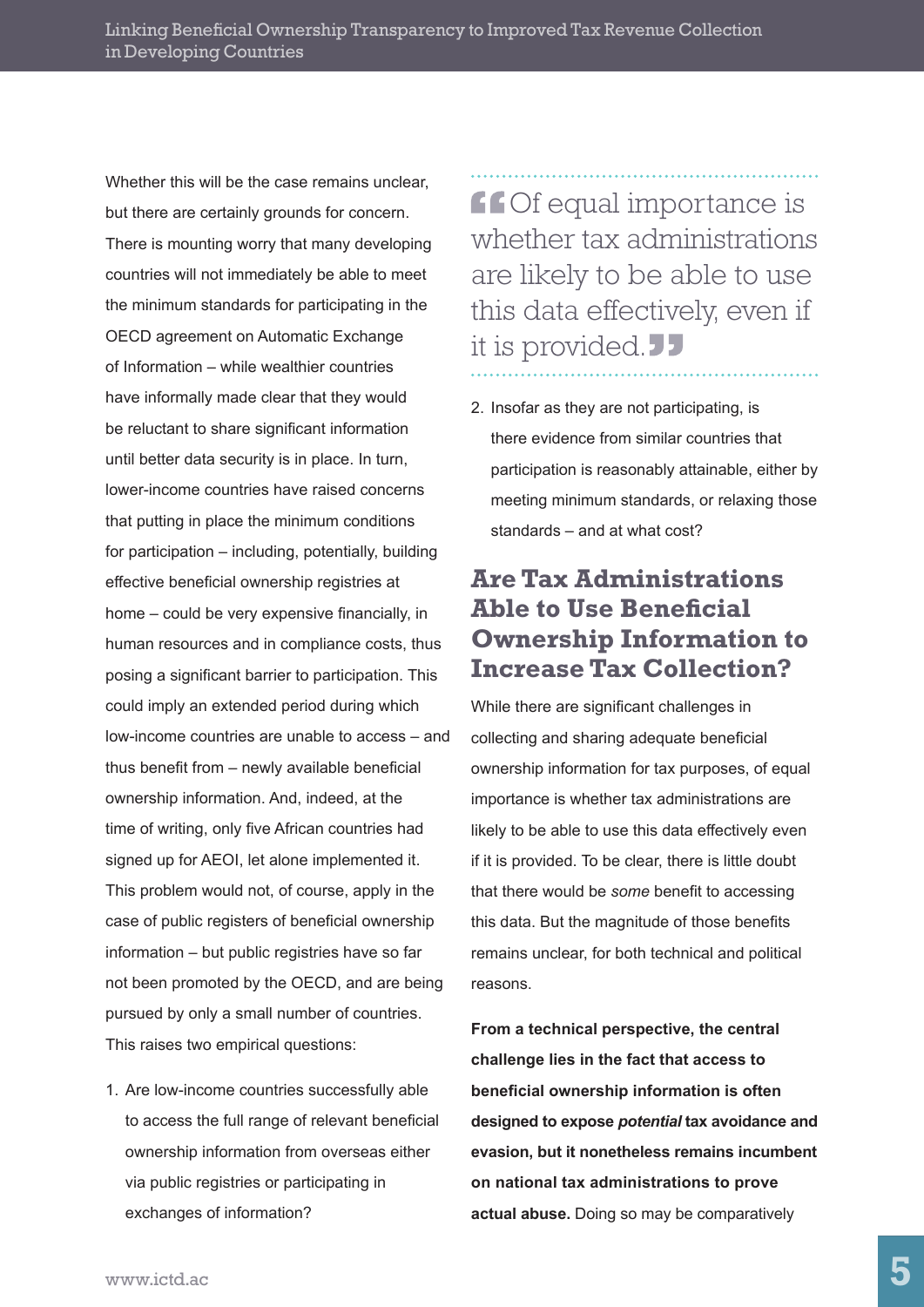straightforward in some cases as, for example, where broadly available beneficial ownership information reveals significant wealth held abroad – and untaxed – by domestic taxpayers. But even in those cases effective enforcement may require significant investigation of the finances of wealthy individuals, and significant international cooperation. Meanwhile, other cases may be more complex. For example, new data may reveal that transactions that appeared to be between unrelated parties were, in fact, conducted between firms with the same underlying ownership. This may, in turn, trigger audits to identify potential transfer mispricing and profit shifting. But the ultimate success of those efforts will be tied to the broader enforcement capacity of national tax agencies. While tax agencies are likely to reap at least some benefit, there are concerns that capacity to secure largescale revenues from international tax audits may remain limited for the short or medium term. This implies the need for specific empirical data on tax administrative capacities:

- 1. Have tax administrations demonstrated the capacity to prosecute and raise revenue in cases of individual tax evasion through overseas tax structures or of aggressive international avoidance and evasion by corporations?
- 2. Insofar as they have not shown such capacity, is there empirical evidence – for example, from similar countries – of a reasonable

likelihood of developing this capacity sustainably, at what cost and over what time horizon?

**These technical concerns are, in turn, compounded by political concerns: even if tax administrations are technically able to use beneficial ownership information for tax enforcement purposes, will political authorities allow them to do so?** The technically most straightforward use of beneficial ownership information, when combined with AEOI, will be in identifying wealth held abroad by wealthy individuals. However, there is now ample evidence that wealthy individuals are often shielded from more effective tax enforcement by powerful political supporters – or by virtue of being politically powerful themselves.<sup>3</sup> There are a variety of steps that low-income tax administrations could take immediately, domestically, to strengthen the taxation of wealthy individuals; if they are not already doing so, will access to beneficial ownership information change that? This political problem may be less acute in confronting the tax practices of large firms, but there is little doubt that some firms currently pay less taxes by virtue of their political connections, and beneficial ownership information may not substantially alter those political constraints. Even before implementing current agreements, current tax administration behavior may be illuminating. In particular:

<sup>3</sup> Kangave, Jalia, Suzan Nakato, Ronald Waiswa, and Patrick Lumala Zzimbe. 2016. "Boosting Revenue Collection Through Taxing High Net Worth Individuals: The Case of Uganda." *ICTD Working Paper* 45.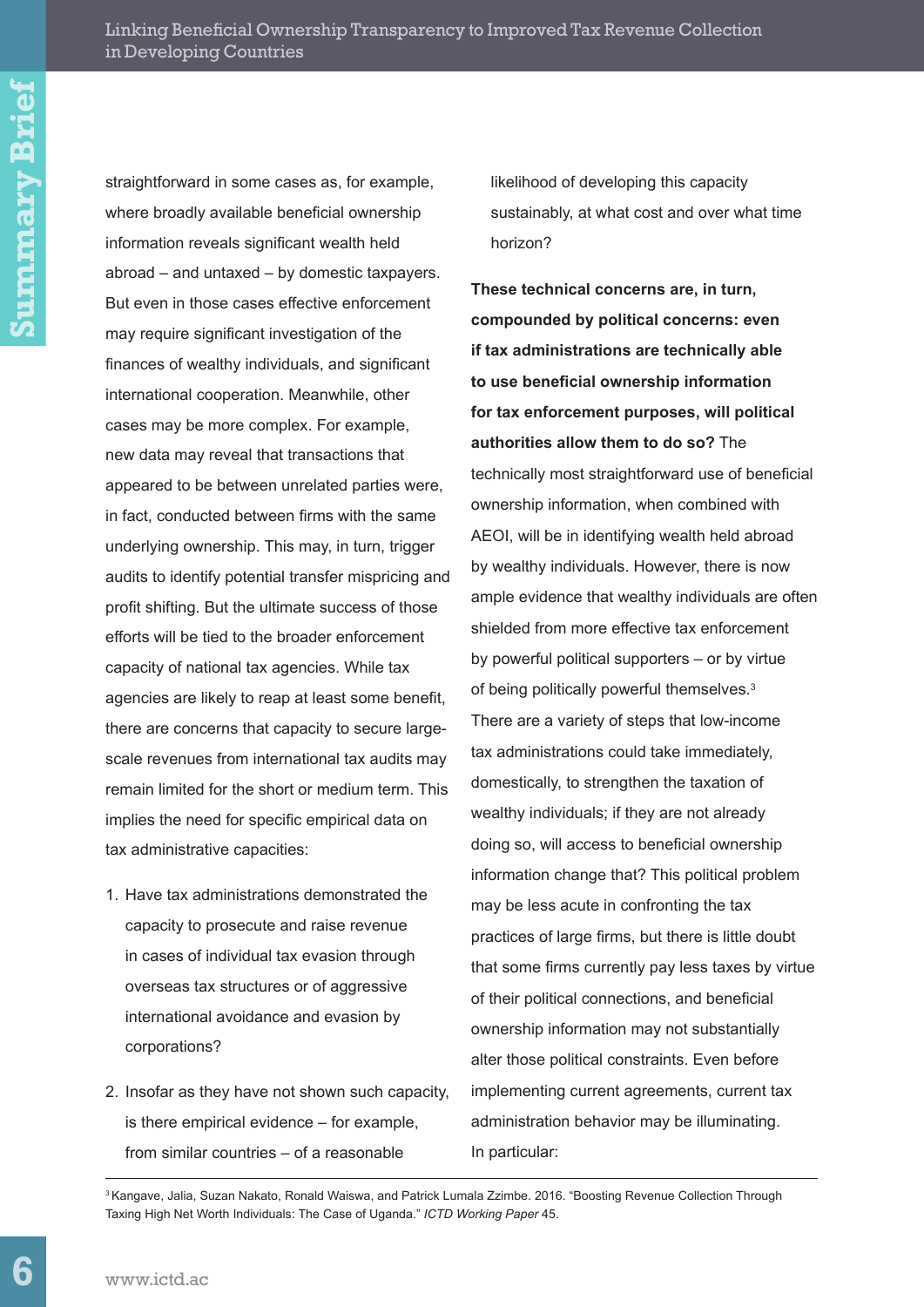- 1. Are tax administrations in low-income countries currently making full use of available data from international sources in pursuing expanded enforcement efforts (e.g. international company registers, data from recent leaks)?
- 2. Insofar as tax administrations are not currently making use of already available data, is this a technical or political problem, and are there reasons to believe that this would change with greater access to beneficial ownership data?

The extent of these technical and political barriers to deploying beneficial ownership information is ultimately an empirical question, and the years to come should offer important insights into whether or not tax administrations in low-income countries are successfully deploying beneficial ownership data to strengthen tax enforcement. The monitoring of two questions will be critical, potentially beginning with the handful of low-income countries already registered to participate in AEOI:

- 1. With expanded access to data, have countries, in fact, been able to identify formerly disguised related party transactions, and has this resulted in additional tax payments?
- 2. Has secretive wealth held abroad been exposed, and has greater revenue been collected as a result – and have these efforts been broad-based, or targeted at political opponents?

That said, any such studies will need to be undertaken with care: insofar as tax administrations *are* able to use this data effectively, taxpayers may pre-emptively adjust their behavior and become more tax compliant. Studies that fail to account for this behavioral adjustment risk underestimating the benefits of access to beneficial ownership information. Researchers with detailed access to tax administration data may be able to assess such 'invisible effects' by looking for evidence of increased declarations by potentially affected parties immediately prior to the implementation of data sharing.

## **If Beneficial Ownership Transparency is not Achieving its Goals, What Are the Alternatives?**

There are thus a range of reasons why expanded collection of beneficial ownership information on a global level may *not* make a significant contribution to increasing tax collection in lower-income countries. Data may be of poor quality, may be undermined by non-compliant jurisdictions or may not be shared with low-income countries, while low-income countries may struggle to use even high-quality data, for both technical and political reasons. To the degree that any of these constraints undermine the likely impact of existing initiatives, low-income countries (and their supporters) may need to consider possible responses.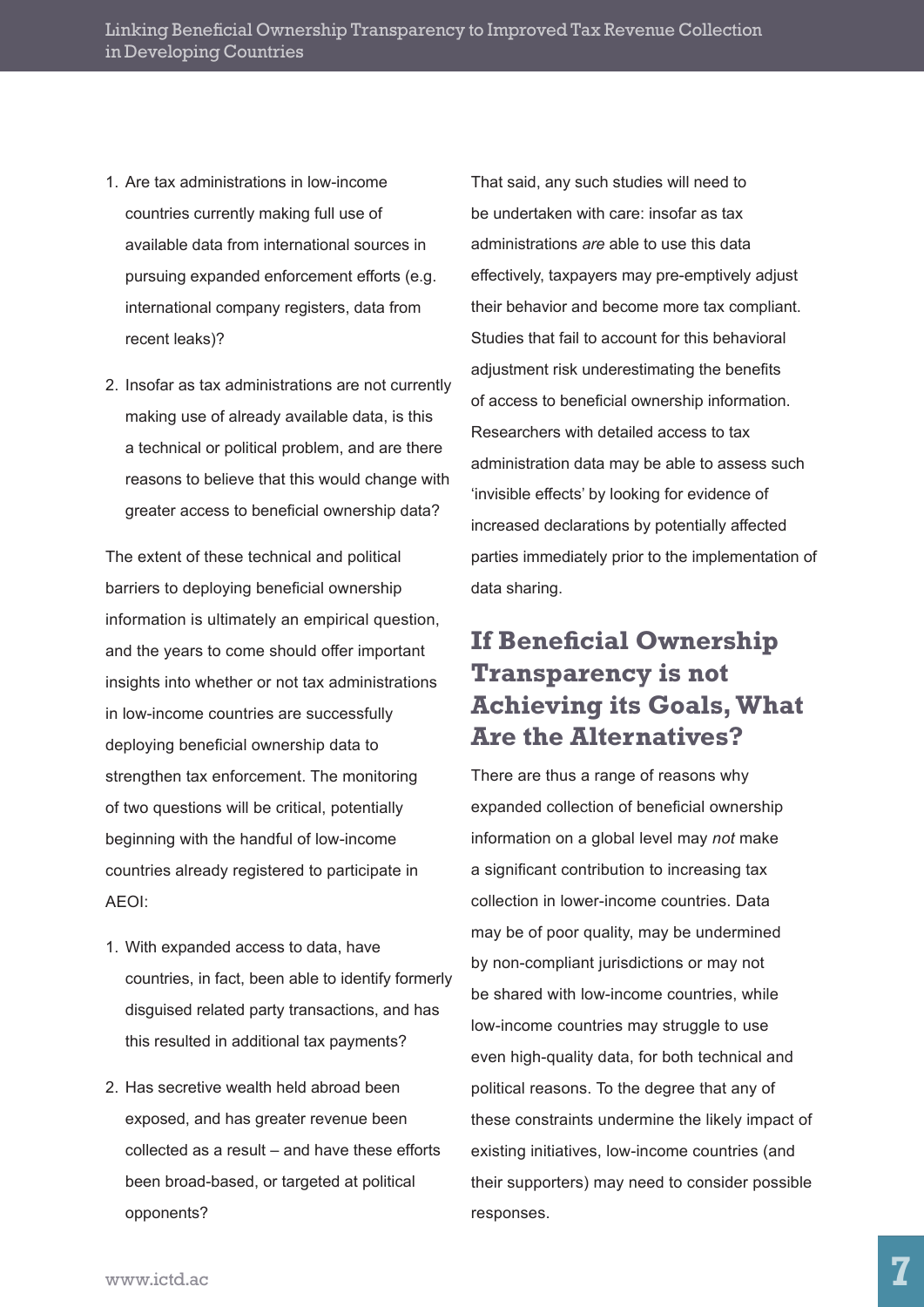**The most straightforward potential set of alternatives is to clearly identify where the chain linking beneficial ownership to improved tax enforcement is breaking down for low-income countries, and to conduct targeted advocacy aimed at reforming that binding constraint on greater impact.** Thus, for example, it might be that the data being collected is of adequate quality and completeness, and tax administrations would be able to use it effectively, but improved outcomes are prevented by a lack of effective data sharing toward low-income countries. Advocacy could target this binding constraint by pushing, for example, for stricter data sharing requirements and lower thresholds for low-income countries to qualify for access to data. Likewise, if the binding constraint on improved outcomes was the continued role of a subset of non-compliant jurisdictions, advocacy could target measures to incentivise compliance. If the key constraint is a lack of political will to use data effectively in low-income countries, then advocacy would necessarily focus on strategies to generate greater political pressure for enforcement. Of particular note is the potential role of *public* registries of beneficial ownership in overcoming several of the risks noted here: public registries eliminate problems related to inadequate data sharing across countries; could serve to generate political pressure (via civil society) for expanded enforcement where that data reveals potential abuses; and may, in some cases, help to overcome technical challenges by allowing external actors to scrutinise available data in search of evidence of lost revenues. Of

**Alternative strategies** will be needed if the barriers to improved outcomes appear insurmountable in at least the short term, for either technical or political reasons.<sup>11</sup>

course, public registries also present specific, and important, challenges that would demand careful attention.

**While advocacy to address barriers to improved outcomes may be an attractive option in some scenarios, alternative strategies will be needed if the barriers to improved outcomes appear insurmountable in at least the short term, for either technical or political reasons.** Insomuch as most or all of the constraints detailed here apply, it may be unrealistic to expect changes in international rules to be adequate to generate significant gains for lower-income countries. This may be true, for example, if assembling data of adequate quality proves prohibitively difficult across a sufficient number of countries; or if low income countries are unable to mobilise the technical capacity to make consistently effective use of available data. It may equally be true if further reform of international rules is judged to be politically unlikely. There may be little international appetite for the broad adoption of public registries in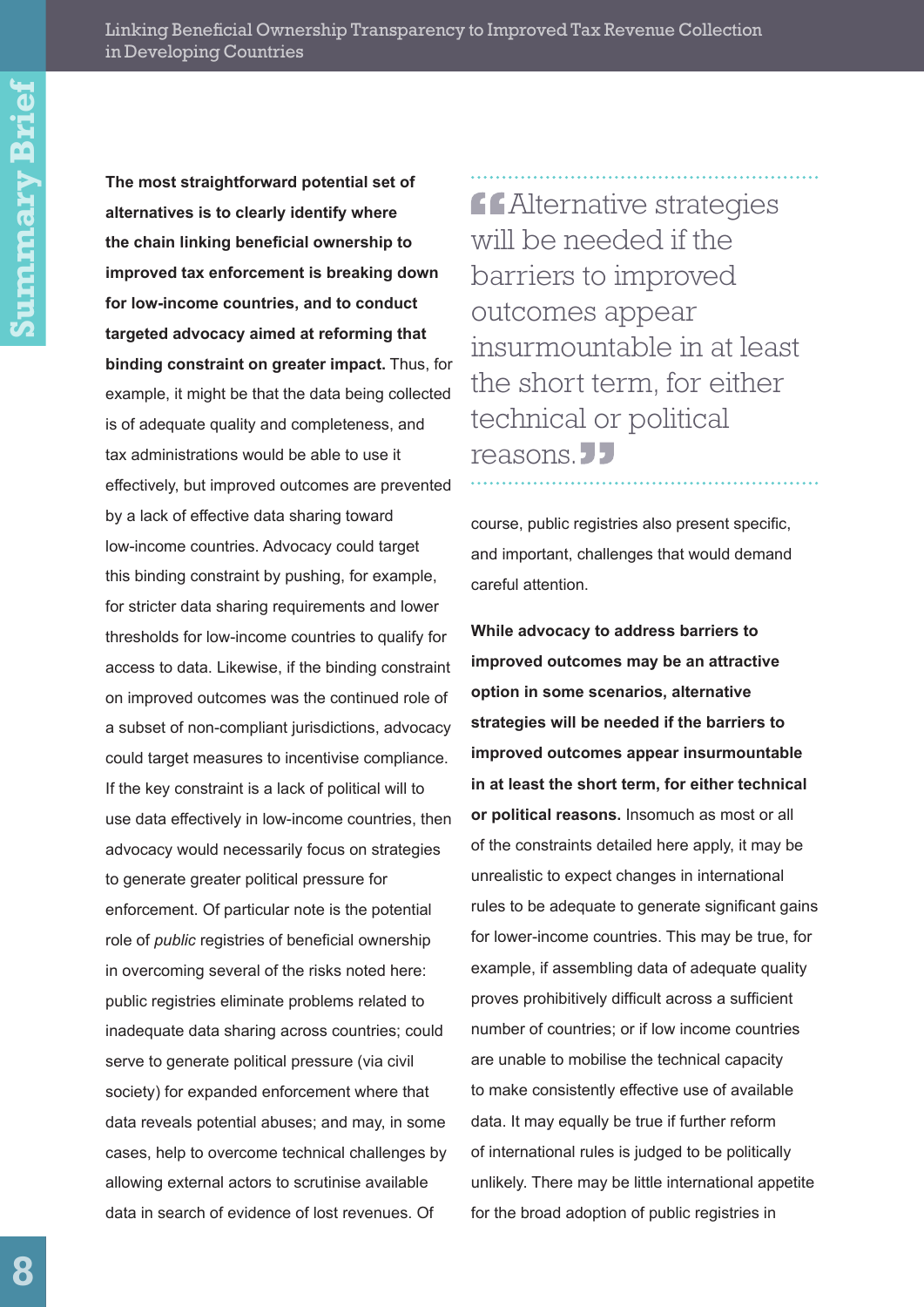the short-term, or insufficient political will to push non-compliant jurisdictions to expand meaningful collection and sharing of information on beneficial ownership.

**Where changes to international rules appears to be unfeasible or inadequate, the broad alternative is for low-income countries to adopt domestic measures that seek to achieve similar objectives in taxing high new worth individuals and international companies.** Little, if any, research appears to have directly addressed this question in these terms, and additional research, discussion and pilot programmes appear sorely needed. Ultimately, the wisdom and value of investing in strengthening access to beneficial ownership information for tax purposes depends in part on the potential of alternative options. It seems possible to imagine two broad types of approaches:

1. **"Taxes on secrecy":** One potential option is to impose additional taxes on activities that involve assets, individuals or firms that are shrouded in secrecy about their beneficial ownership. Conceptually, the goal would be to collect some additional revenue from secretive activities, based on a presumption of tax evasion or avoidance, and to encourage legitimate activities to become more transparent, or to explicitly justify continued use of structures that obscure beneficial ownership. This would amount to shifting the

burden of establishing the legitimacy of these structures and transactions onto taxpayers.4 So, for example:

- a) If real estate were held by a holding company, rather than an identifiable beneficial owner, higher rates of property tax could be applied, subject to the taxpayer providing adequate evidence of the identity of the beneficial owner.
- b) Alternatively, where a firm operating locally transacts with a firm for which key information around beneficial ownership is unavailable (or which is registered in certain secrecy jurisdictions) the government could impose additional taxes (for example, a higher rate of withholding), impose an increased risk of audit, or prevent the claiming of certain tax incentives.

These types of approaches are comparatively crude in assessing tax liabilities. But in contexts of limited information and capacity they may reduce effective inequity and inefficiency in existing collection, while nudging the system toward greater transparency. Likewise, such an approach would not address the entire range of issues targeted by global initiatives to expand beneficial ownership transparency. It would not, for example, help in cases where anonymity prevents wealth held abroad from being identified at all. But it may achieve meaningful gains within a subset of areas.

<sup>4</sup> Credit to James Henry for some of the specific language and framing used here.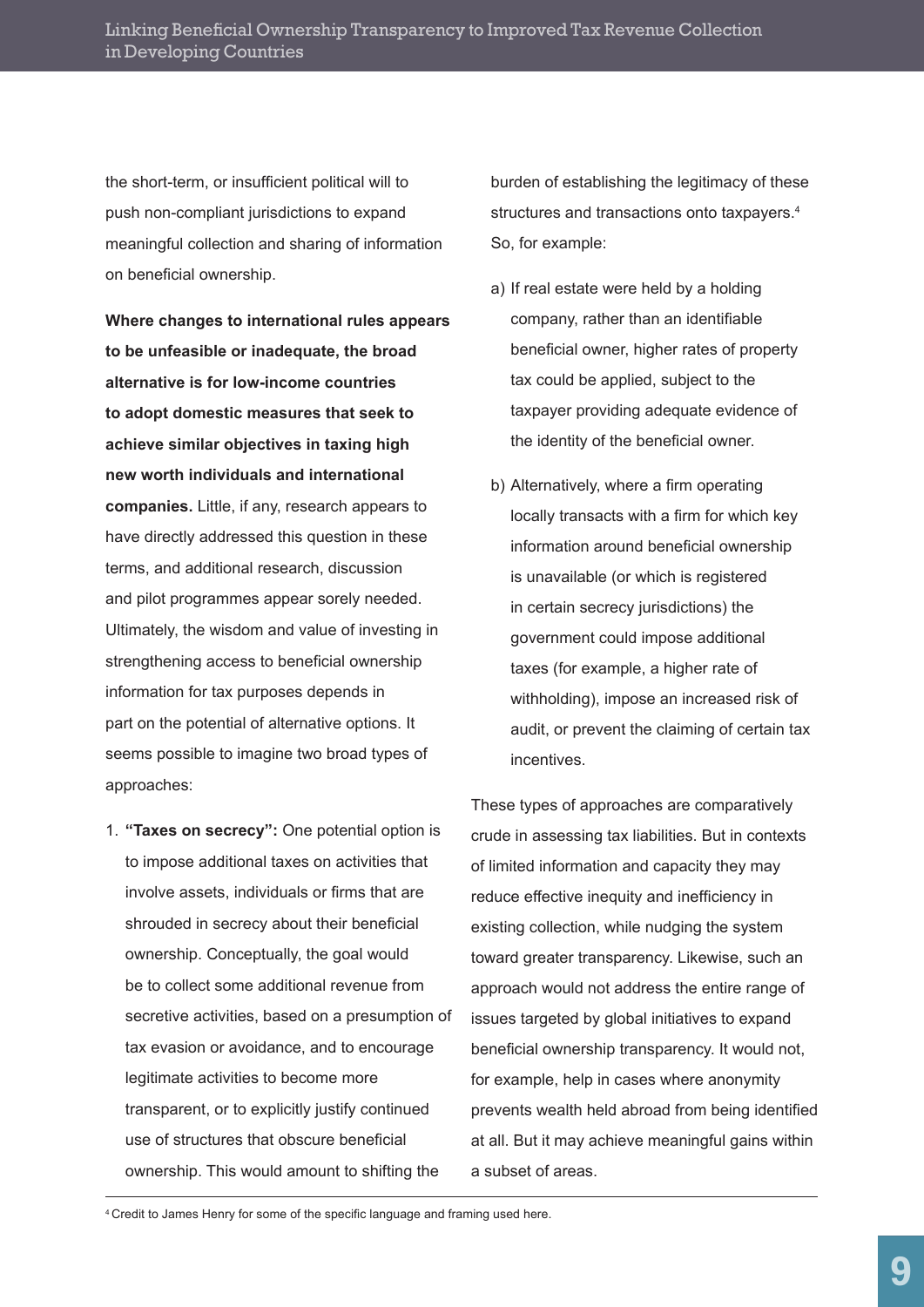2. **Wider use of taxes on assets, or corporate revenues:** A broader and less targeted alternative is to focus on simplified measures to more effectively tax groups that are at high risk of exploiting the international tax system to reduce effective tax burdens. Some recent research has focused on the potential role of alternative minimum taxes (AMTs), which generally levy a flat rate tax – often 1% – on corporate *revenues* for any corporation that declares taxable profit below a pre-defined threshold.5 The core logic is that firms declaring extremely low taxable profits, particularly over a series of years, are much more likely to be artificially reducing reported profits. AMTs can put a floor under those efforts, while leaving firms reporting profits above the threshold entirely unaffected. With respect to individuals, there is growing international consensus on the importance of strengthening property tax regimes. While property taxes are most commonly raised at a flat rate on property values, property tax rates could be made to rise with property values in order to better tax the very wealthy. One could, in principle, imagine alternative efforts aimed more explicitly at those at high risk of engaging in tax evasion or avoidance. Governments could, for example, impose higher rates of property taxation on owners of valuable properties who declare taxable income over time below a certain relative

threshold. This would again shift the burden onto taxpayers of explaining the discrepancy between the value of their real estate and reported income in order to be exempted from the higher rate.

**It is important to stress again that these proposals are, with the exception of AMTs, largely untested.** Even AMTs have been subject to a still limited body of research. More information is needed, while any of these measures would encounter important political challenges at the domestic level. However, if there is evidence that beneficial ownership transparency may not bring immediate benefits to lower-income countries, there is a compelling case for then giving greater consideration to potential "second-best" alternatives that might deliver greater benefits at lower costs.

**Finally, if low-income countries find global advocacy to be ineffective, but are also reluctant to impose the kinds of alternative measure noted above, they also face a third option: effective disengagement.** In this scenario low-income countries, and their allies, may continue to offer in-principle support for beneficial ownership transparency – as well as supporting calls for reform or improvement. But beyond that general support, they may simply opt to direct scarce resources toward other avenues for mobilising additional revenue, concluding that the likely costs of investing

<sup>&</sup>lt;sup>5</sup> Best, Michael, Anne Brockmeyer, Henrik Jacobsen Kleven, Johannes Spinnewijn, and Mazhar Waseem. 2015. "Production versus Revenue Efficiency With Limited Tax Capacity: Theory and Evidence from Pakistan." *Journal of Political Economy* no. 123 (6):1311-1355.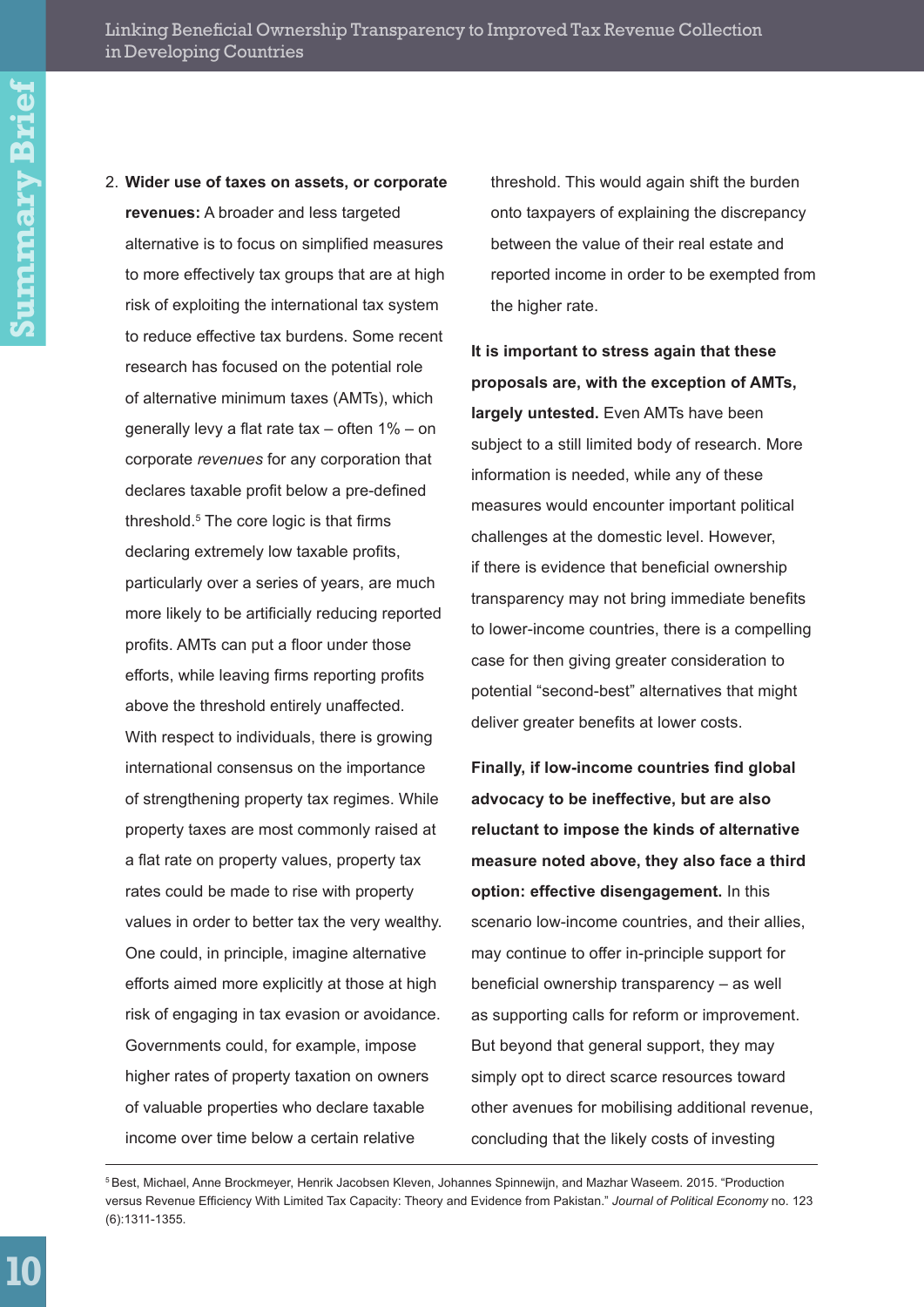heavily in collecting, receiving and deploying beneficial ownership information are too high relative to potential returns. While seemingly straightforward, such a course of action may, in fact, be quite challenging: it would imply a move away from a large-scale global initiative that has been touted, in part, as promising important benefits to developing countries. However, *if* it becomes clear that few benefits are likely to accrue to (some) low-income countries in the short-term, effectively disengaging may be an appropriate strategy for redeploying limited resources. That said, efforts to strengthen beneficial ownership information also aim to curb corruption and money laundering, and those broader benefits would need to be included in any calculus of the costs and benefits of broader disengagement.

#### **Conclusions**

The past five years have witnessed wide-ranging and relatively ambitious reform of international rules shaping tax collection around the world, including the BEPS recommendations, AEOI, and measure to expand beneficial ownership transparency. This has been accompanied in many quarters by hopes of significant revenue gains for low-income countries, with a correspondingly substantial investment of resources – both by international actors and national governments – in seeking to implement these reform measures in practice. However, there has been quietly mounting concern that for low-income countries the successful implementation of new rules may

**ff** There is a striking absence of systematic and publicly available research evidence with which to assess the likely benefits (and costs) of these initiatives for low-income countries.<sup>11</sup>

be comparatively costly, and the benefits comparatively limited. This reflects limited resources, limited capacity and, in some cases, an imperfect match between international initiatives and the most immediate needs of low-income countries. Yet there is a striking absence of systematic and publicly available research evidence with which to assess the likely benefits (and costs) of these initiatives for low-income countries. It is an important moment at which to take honest stock of these initiatives for low-income countries, in order to chart the most appropriate way forward.